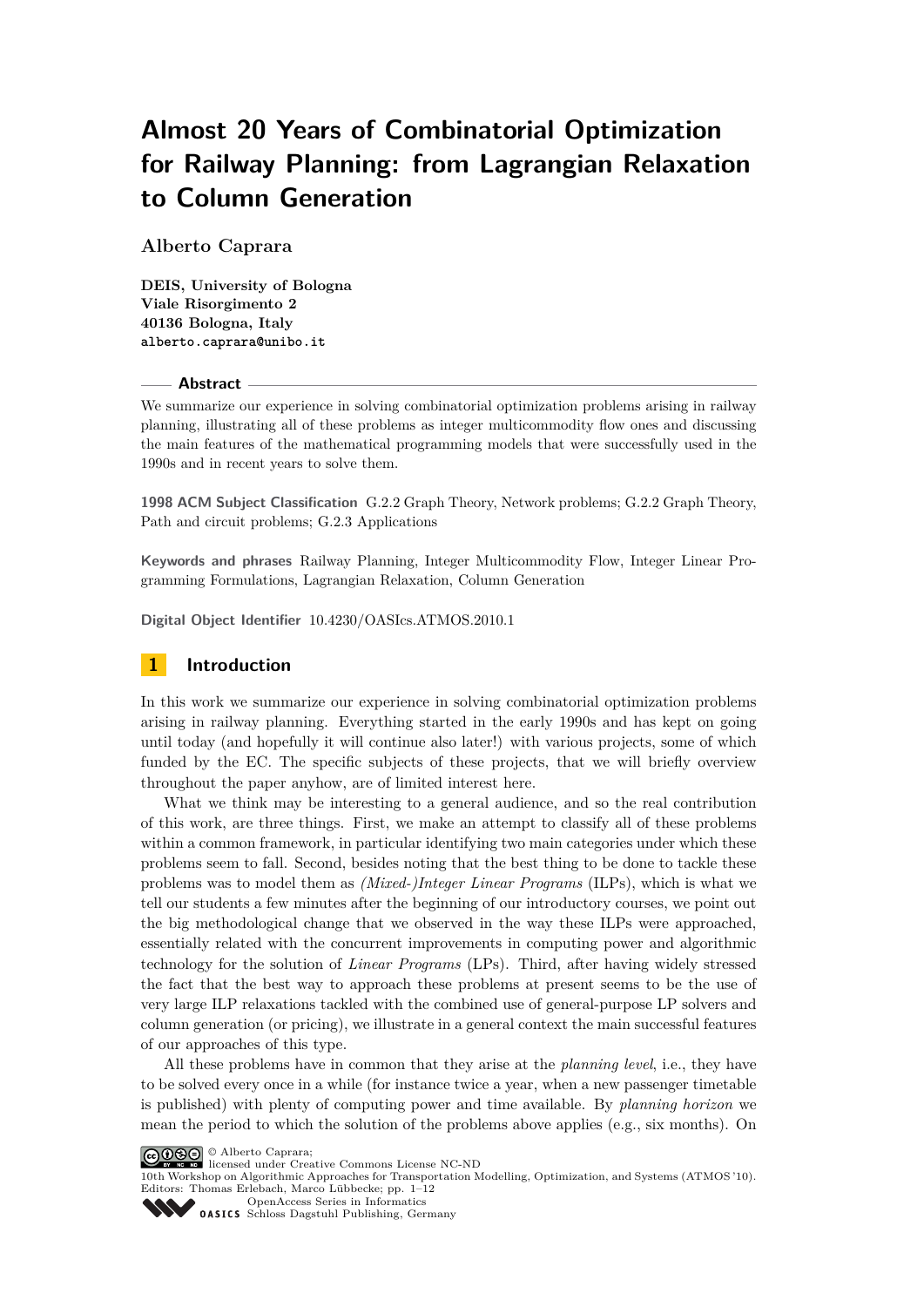the other hand, the associated instances are generally of large size, so the models and solution approaches have to be defined with some care. Historically, these problems used to be solved (and in some cases are still solved) by hand by human experts. The associated solutions were generally of good quality (though "slightly infeasible in a tolerable way", a concept that has always been very hard to formalize), and often optimization-based approaches could not do any better. On the other hand, getting the hand-designed solution generally took all of the available time to the experts, and any what-if analysis varying some of the parameters was completely out of the question.

This work is organized as follows. In Section [2](#page-1-0) we present the problems considered under a unique framework, limiting ourselves to considering their essential characteristics and leaving the details of the real-world cases to the surveys [\[6,](#page-11-1) [13,](#page-11-2) [16,](#page-11-3) [18,](#page-11-4) [21\]](#page-11-5), and of course also to the specific papers considering each of them, listed in the references. In Section [3](#page-3-0) we illustrate the changes in the most successful way to tackle these problems over the last 20 years, outlining the main features of the solution approaches. Finally, in Section [4](#page-5-0) we discuss the main modelling issues and their implications on the solution methods.

# <span id="page-1-0"></span>**2 Problem Classification: "Assignment" vs. "Timetabling" Problems**

Regardless of the fairly different nature of the problems mentioned in the previous section, it seems to be possible to see each of them as the following *Integer Multi-Commodity Flow* (IMCF) problem [\[2\]](#page-10-0) on a suitable graph, with additional side constraints. IMCF is formally defined by a set of commodities C and a directed multigraph  $G = (V, A)$ , whose vertex set *V* contains a *dummy source s* and a *dummy sink t* and whose arc set *A* is partitioned into different sets  $A_c$ , one for each commodity  $c \in C$ . The problem calls for finding a collection of paths from *s* to *t*, one for each commodity  $c \in C$  composed by arcs in  $A_c$ , so that a suitable objective function is minimized and a suitable set of side constraints relating the paths in the collection is met. For convenience, the *dummy arc*  $(s, t)$  may be in  $A_c$  for some commodity  $c \in \mathbb{C}$ , and the associated *dummy path* may be selected in the solution.

# **2.1 "Assignment" Problems**

The first class of problems we addressed are *Train Unit (TU)* and *Crew Assignment* prob-lems, see, e.g., [\[8,](#page-11-6) [12,](#page-11-7) [13\]](#page-11-2). In TU and Crew Assignment, the nodes in  $V \setminus \{s, t\}$  in the IMCF graph correspond to services to be covered, referred to as *trips*, which are part of a train timetable that must be performed by the same composition of TUs/crews without changes (trips may be different for TUs and crews since changing a crew composition is generally much easier than changing a TU composition). Each commodity  $c \in C$  is either a TU or a crew, and a path  $P \subseteq A_c$  from *s* to *t* corresponds to the sequence of trips that the TU/crew has to perform within the planning horizon. The dummy path for a commodity represents the fact that the associated TU/crew is not used in the solution. Generally, each commodity  $c \in C$  has a cost  $f_c$  which is paid if the corresponding TU/crew is used, and the objective function is the minimization of the total cost of the TUs/crews used. Finally, each arc  $(u, v) \in A_c$  represents the fact that trip v can be performed right after trip u by TU/crew *c*. This means that there is enough time between the end of trip *u* and the start of trip *v*, and that either *u* ends at the same station at which *v* starts, or there are the possibility and the time to move the TU/crew *c* between the two stations. In the latter case, the associated *deadhead* cost for the movement between the two stations may be assigned to arc (*u, v*).

The side constraints require that each node is "covered" by the paths in the collection. To this purpose, in some cases it suffices to have at least one path visiting the node, i.e., at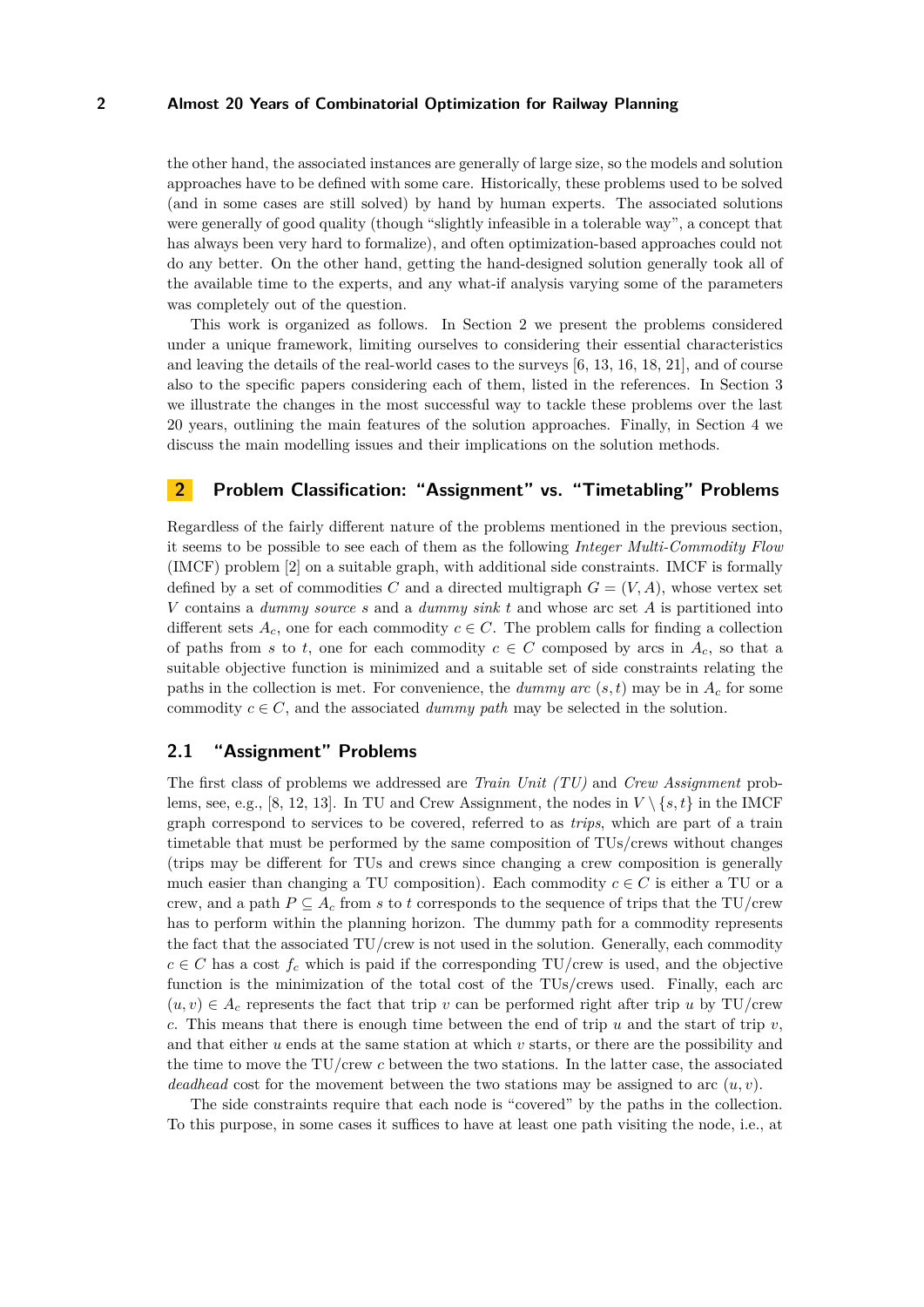least one TU/crew performing the trip, which may be called *elementary composition*. Note that generally one does not require exactly one TU/crew since the trip, although already covered, may be used to transfer other TUs/crews to the departing station of their next trip. In some other cases, that may be referred to as *proper composition*, each node  $v \in V$  has a demand  $d_v$ , each path associated with a commodity  $c \in C$  has a capacity  $a_c$ , and the total capacity of the paths visiting *v* must be at least  $d<sub>v</sub>$ . This happens, e.g., for TU Assignment to passenger trips, in which  $d<sub>v</sub>$  is the (estimated) number of passengers travelling on the trip and  $a_c$  is the capacity of TU  $c$ . Clearly, a special case of proper composition is the one in which each trip must be covered by at least a given number of TU/crews.

# <span id="page-2-0"></span>**2.2 "Timetabling" Problems**

The second class of problems considered is the one of *Train Timetabling* and *Train Platforming* problems, see, e.g., [\[5,](#page-10-1) [7,](#page-11-8) [14,](#page-11-9) [15,](#page-11-10) [24\]](#page-11-11). In Train Timetabling and Platforming, the nodes in  $V \setminus \{s, t\}$  in the IMCF graph correspond to resources of limited capacity, referred to as *events*, which are departures/arrivals of a train at a given point (a station track or a platform) and at a given time instant. Each commodity  $c \in C$  is a train, and a path  $P \subseteq A_c$ from *s* to *t* corresponds to the sequence of events associated with the itinerary followed by the train and the associated timetable. Note that trains may also be cancelled, i.e., not scheduled at all, in which case the dummy path is selected for the associated commodity. Finally, each arc  $(u, v) \in A_c$  represents the fact that event *v* can follow event *u* for train *c*. This means that the time elapsing between *u* and *v* is either appropriate for train *c* to travel from the point of *u* to the point of *v* (in case *u* and *v* are associated with distinct points, e.g., two consecutive stations along a railway corridor), or for train *c* to stand at the point of *u* and *v* (if it is the same, e.g., *u* represents an arrival at a platform and *v* the departure from the platform, in which case the time must be appropriate for the operations to be performed for the train at the platform).

Each train should possibly be scheduled in a certain preferred way (e.g., using a given path). However, due to the side constraints illustrated below, not all trains can be scheduled in this way, and there are suitably-defined penalties for deviations (including cancellations). The objective function is the minimization of the total penalties. Penalties for deviations of a train  $c \in C$  are either modelled by assigning costs to nodes  $u \in V$ , in case the event for the train does not take place at the preferred time instant, or to arcs  $(u, v) \in A_c$ , in case the time elapsing between  $u$  and  $v$  is different with respect to the preferred schedule. This is the way to model penalties as the cost of the path associated with a train, given by the sum of the costs of its nodes and arcs.

The side constraints require each node not to be contained in more than one path in the collection. More generally, for each node  $v \in V$ , there exists a set  $I_v \subseteq V$  (with  $v \in I_v$ ) of nodes that are *incompatible* with *v*, i.e., *v* can be visited by a path in the collection only if no other node in  $I_v$  is visited by some other path in the collection. This models the fact that trains cannot depart/arrive at the same point not only at the same time, but also too close in time. For tracks, this is a natural safety requirement, whereas for platforms this prevents the presence of more than one train simultaneously standing at the platform (besides imposing a minimum time between platform occupations by distinct trains). Even more generally, the incompatibility between two paths associated with different commodities may not be simply related with the fact that they visit two incompatible nodes, but with their overall structure, i.e., with the overall sequence of nodes visited by the two paths. In this more general case, there may be simply an *oracle* indicating, given the two paths, if they are incompatible or not.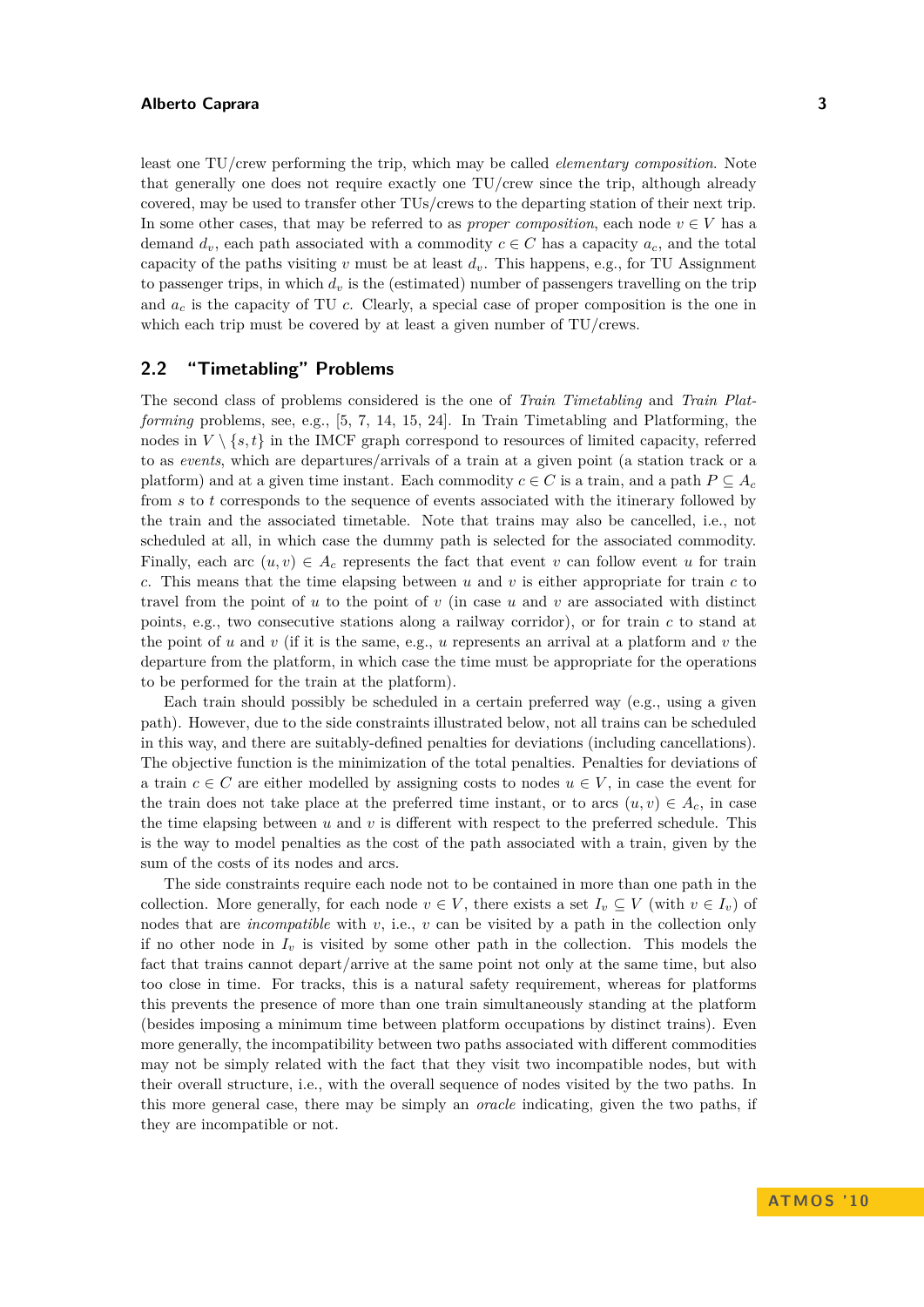# **2.3 A note on the objective function**

Generally, speaking, for "assignment" problems the objective function tends to be welldefined as it is the sum of the costs of the TUs/crews employed, which are generally fairly high. So, although solutions that are robust towards disruptions are certainly very important in practice, it is highly desirable not to increase the nominal cost by a too large amount in order to achieve robustness. Viceversa, for "timetabling" problems, it tends to be less clear what would be the preferred schedule for a train, and to quantify the associated penalties for deviations with respect to this schedule. This makes the objective function mostly not welldefined, so robustness issues tend to play a major role in this case. In any case, robustness issues are out of the scope of this work.

# <span id="page-3-0"></span>**3 Solution Methods**

A common feature of all real-world applications addressed here is that pretending a priori to find a provably optimal solution is generally hopeless, and one has to resort to heuristics. Moreover (and fortunately) the best heuristic methods known for all these problems are based on mathematical programming (mainly ILP) formulations, which are driven by appropriate (mainly LP) relaxations of these formulations.

IMCF calls for a min-cost collection of *paths* of *G*, each associated with arcs of the same commodity, with several constraints on the feasibility of single paths and on the compatibility between distinct paths. This can either be expressed by *arc ILP models* using binary variables  $x_{c,(i,j)}$  equal to 1 if arc  $(i,j) \in A_c$  is in the path for commodity *c* in the solution, or by *path ILP models* considering the whole list  $P_c$  of paths for commodity *c* and binary variables  $x_c$  *P* equal to 1 if  $P \in \mathcal{P}_c$  is the path for commodity *c* in the solution. Side constraints can be written in a similar way in the two models (see below). Of course, path ILP models have a number of variables that may be exponential in the size of *G*, and should be solved by column generation (or sometimes simply by pricing, see below).

The LP relaxations of the arc and path ILP models are equivalent for IMCF, so the decision on whether to use the former or the latter depends on the solution approach. Here comes the main difference between the state-of-the-art approaches of today with respect to those of the 1990s.

## **3.1 Old days: Lagrangian relaxation for arc ILPs**

Twenty years ago, solving the LP relaxations of both arc and path ILP formulations was sometimes possible but so much time consuming that it was advisable to avoid it. Therefore, it was natural to use methods capable of solving these LP relaxations approximately, both able to provide bounds on the integer optimum (though weaker than the LP optimum itself) and to drive successfully a diving heuristic search. Among these, the most successful appeared (and still appears) to be the combined use of *Lagrangian relaxation* (see, e.g., [\[19\]](#page-11-12)) and *subgradient optimization* (see, e.g., [\[23\]](#page-11-13)) applied to the arc ILP formulation. Compared to other alternatives to LP relaxation, Lagrangian relaxation has the advantage over *relaxation by elimination* that all constraints are somehow taken into account, and over *surrogate relaxation* that the relaxed problems are easier to solve. Moreover, the simplicity of the relaxed problem makes the easy-to-implement subgradient optimization a suitable solution method, since its slow convergence (in terms of number of iterations) with respect to more advanced variants such as *bundle* (see, e.g., [\[20\]](#page-11-14)) is compensated by the very short time per iteration. Moreover, many iterations are an advantage for a heuristic since they mean many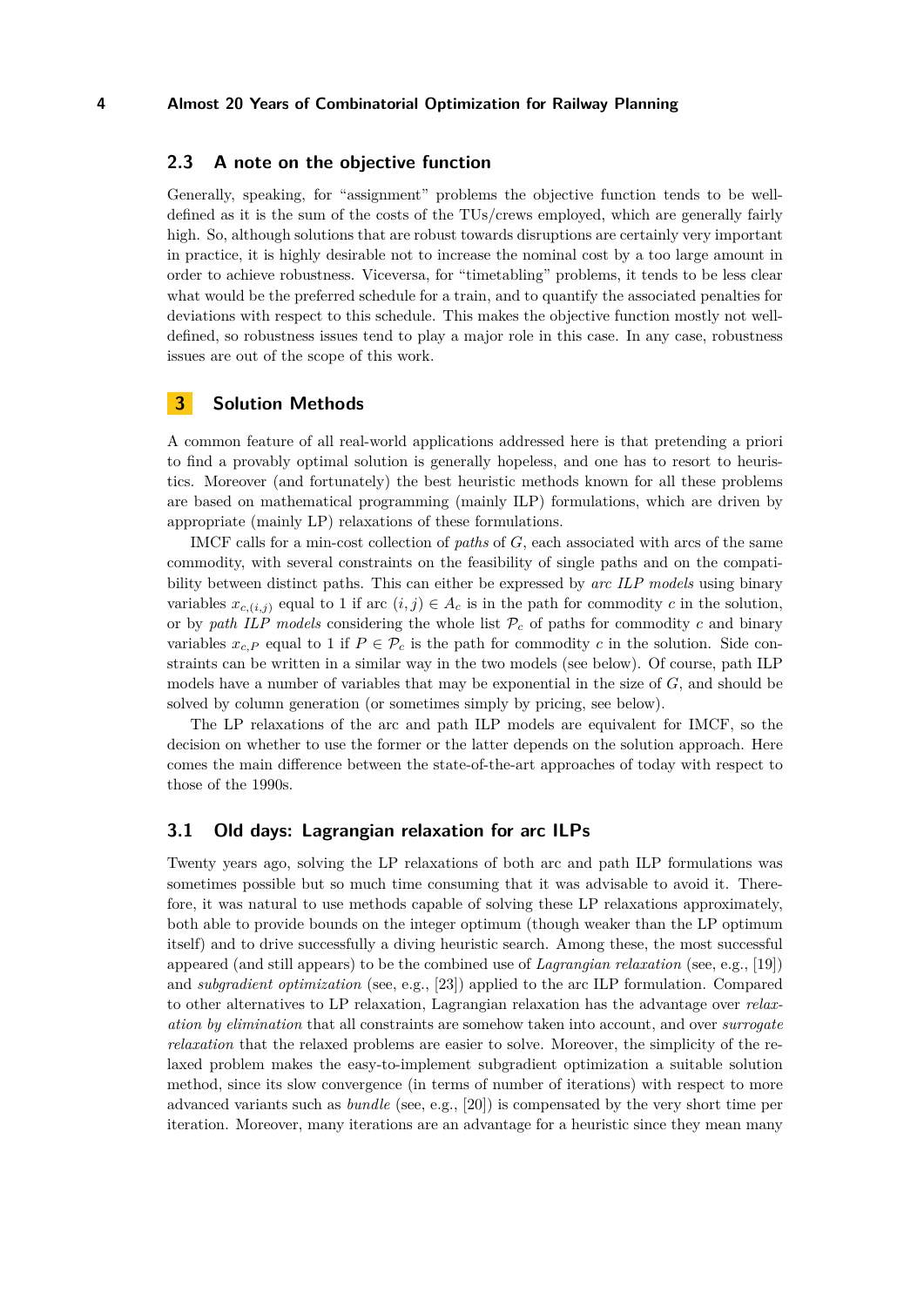slightly different near-optimal Lagrangian multipliers that can be used to produce many slightly different candidate heuristic solutions out of which the best one is kept [\[1,](#page-10-2) [4,](#page-10-3) [10,](#page-11-15) [17\]](#page-11-16).

In this work, for space reasons, we omit the description of specific successful features of the Lagrangian approaches. These approaches remain however the ones we suggest when the problem is so large that there seems to be no hope of solving the LP relaxation of whatever reasonable ILP formulation. The interested reader is referred, e.g., to [\[19,](#page-11-12) [20,](#page-11-14) [23\]](#page-11-13).

# **3.2 These days: Column generation/pricing for path ILPs**

Nowadays, while the solution of the LP relaxation of the arc ILP formulations still appears to be too time consuming (besides requiring a large amount of core memory), the LP relaxation of the path ILP formulations can generally be found quickly by column generation or pricing (see below). The huge advantage of path over arc ILP formulations was systematically true in all the applications we considered. It does not seem to be shared by all analogous applications, as testified by the surprised reaction we could note by many audiences and referees in these years. (From our side, we could only note that path ILP formulations do not seem to be suited to be used together with Lagrangian relaxation.)

In all cases, the number of variables in the path ILP formulations is generally too large to consider all of them explicitly in the LP relaxation, so one has to work with a *current LP* that is (much) smaller than the whole LP relaxation, iteratively adding variables to it. In some cases *column generation* is required, solving at each LP iteration an optimization problem to check if there is some variable with negative reduced cost (or positive reduced profit) to be added to the current LP. In some other cases, column generation is not strictly necessary as *pricing* suffices, corresponding to storing in memory the whole list of variables and explicitly computing their reduced costs at each iteration, adding (some of) those variables for which they are negative. Finally, there are cases in which the number of constraints to be considered is also very large, and *separation* has to be used, in order to keep only a small subset of constraints in the current LP, detecting and adding further violated constraints either by solving an optimization problem or by considering all missing constraints and checking if they are violated.

Fairly general issues concerning the definition of the path ILP formulations for the applications we considered and the solution of the associated LP relaxations are discussed in Section [4.](#page-5-0) To follow that section, some familiarity with the notions of column generation, pricing and separation is required. For a detailed discussion of these, we refer the interested reader to [\[3,](#page-10-4) [22\]](#page-11-17).

A big advantage of working with path ILPs and column generation/pricing with respect to Lagrangian relaxation and subgradient optimization is that in the latter a few parameters have to be tuned in a proper way (at the risk of not converging at all otherwise), whereas the former appears to be a fairly robust method both with respect to the initial set of variables inserted in the LP and with the policy used to add columns at each iteration (many versus few, the most violated versus any violated). Moreover, also with column generation one has many similar near-optimal LP solutions to drive a heuristic.

The main limitation of column generation is that it restricts the formulation of the side constraints, since the structure of the column generation problem itself depends on the form of these constraints, as we will discuss in Section [4.](#page-5-0) Therefore, in addition to the classical compromise between the strength of the LP relaxation and the ability to handle the associated constraints, possibly by separation, one has to take into account also the ability to generate the columns.

Note that branching is not a real issue in this context, as one is limited to diving heuristics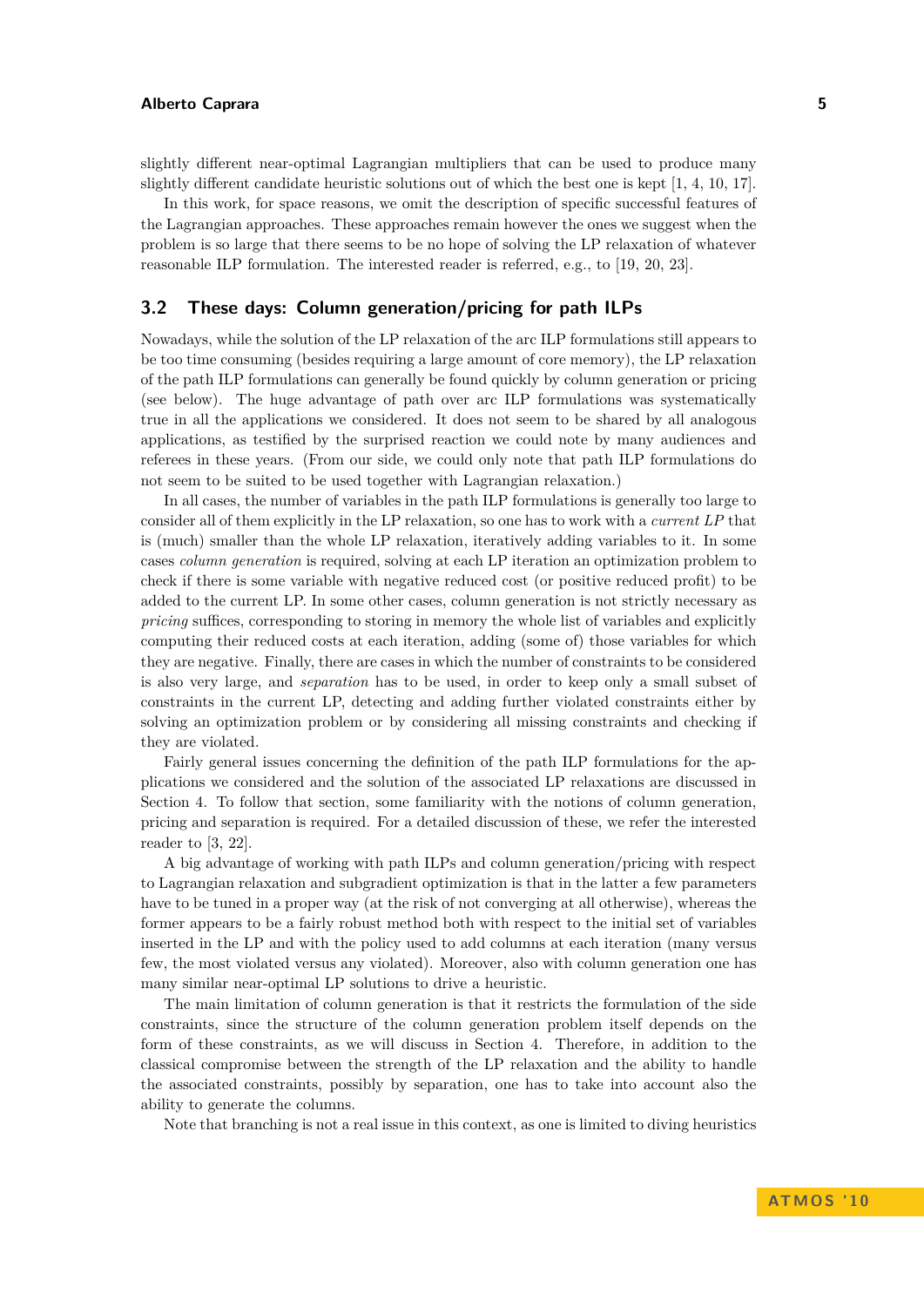(see Section [3.3\)](#page-5-1) that fix to 1 variables that are fractional in the LP relaxation, imposing a path in the solution. Such a fixing poses no problem to column generation. (Fixing a variable to zero, instead, as a branching dichotomy would naturally do, gives a lot of troubles to column generation, see, e.g., [\[3\]](#page-10-4).)

# <span id="page-5-1"></span>**3.3 Evergreen: diving heuristics**

The most successful heuristics used in combination with whatever relaxations of the ILP formulations above are *diving* heuristics, that solve a suitable relaxation, fix some of the variables according to the relaxed solution, solve again the relaxation subject to the fixing constraints, and so on, until a feasible solution is found. Besides outperforming metaheuristics on all the applications we considered, these diving heuristics have the advantage of certifying the quality of the solutions through bounds obtained by solving the initial relaxation. In fact, it may turn out that for some (or most of) the instances considered the bounds certify a posteriori that the solution found is indeed optimal.

Plenty of details on possible heuristic implementations are given in the references for the interested reader. In any case, the main theme is the diving scheme, that has to be properly adapted to the specific application at hand.

# <span id="page-5-0"></span>**4 Defining and Solving Path ILP Formulations of IMCF**

As already mentioned, for all the applications we addressed we always found that the path ILP formulation of IMCF was the best, if not the only viable, choice for approaches based on solving the LP relaxation by general-purpose solvers. All these formulations deal with binary variables  $x_{c,P}$  for each commodity  $c \in C$  and path  $P \in \mathcal{P}_c$ , with an associated cost  $f_{c,P}$  paid if  $x_{c,P} = 1$ . This ILP calls for the minimization of the total cost:

$$
\sum_{c \in C} \sum_{P \in \mathcal{P}_c} f_{c,P} \ x_{c,P} \tag{1}
$$

subject to the constraint that one path is selected for each commodity:

<span id="page-5-2"></span>
$$
\sum_{P \in \mathcal{P}_c} x_{c,P} = 1, \quad c \in C. \tag{2}
$$

How to model the missing side constraints depends on the specific application. For each commodity  $c \in C$  and vertex  $v \in V$ , let  $\mathcal{P}_{c,v}$  denote the sublist of paths for commodity *c* that visit vertex *v*. Moreover, for a path  $P \in \mathcal{P}_c$  for some commodity  $c \in C$ , let  $V_P$  denote the set of nodes visited by *P*.

## **4.1 Assignment Problems**

The side constraints in TU/crew assignment must ensure that all the trips are covered. As we will see, this poses no problem to column generation, which is a great advantage with respect to the timetabling case. The unique issue to be addressed, as for regular ILP formulations (with a reasonable number of variables), is to have a strong LP relaxation, yielding lower bounds close to the integer optimum and possibly integer solutions quickly in a diving heuristic, after having fixed a relatively small number of binary variables to 1.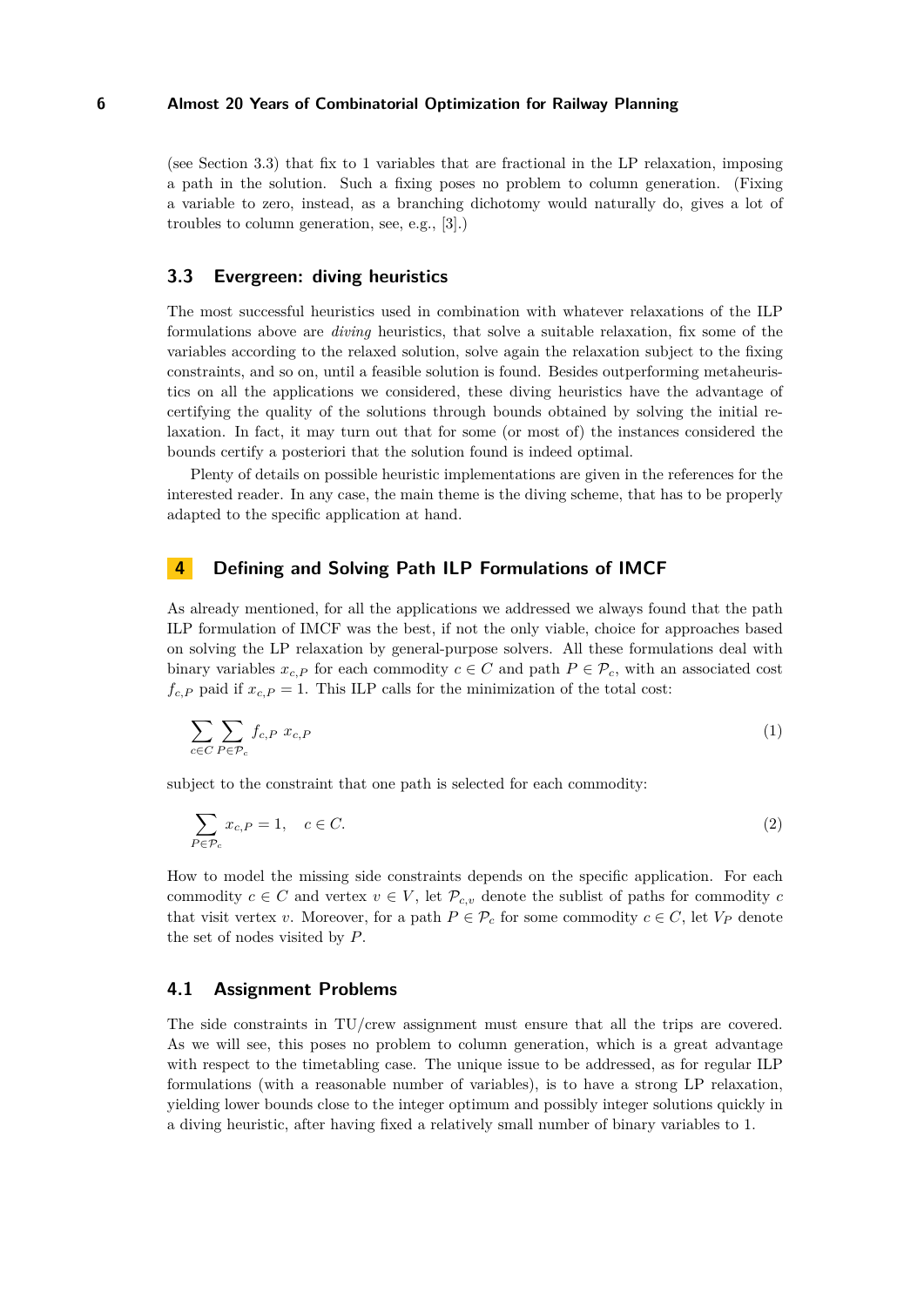# **Set Covering constraints**

From an LP relaxation strength viewpoint, the best situation is the case of elementary composition, since the side constraints are expressed in the classical form of Set Covering constraints, and are already as strong as possible:

$$
\sum_{c \in C} \sum_{P \in \mathcal{P}_{c,v}} x_{c,P} \ge 1, \quad v \in V.
$$
\n(3)

In this case, there is no real modelling issue to be addressed, and the best way to proceed is to combine the solution of the LP relaxation with column generation or pricing [\[11\]](#page-11-18).

#### **Knapsack constraints**

For proper composition the situation is more complex. Recalling that  $d<sub>v</sub>$  is the demand of each vertex  $v$  and  $a_c$  the capacity of each commodity  $c$ , the natural way to write these constraints is:

<span id="page-6-0"></span>
$$
\sum_{c \in C} \sum_{P \in \mathcal{P}_{c,v}} a_c \ x_{c,P} \ge d_v, \quad v \in V. \tag{4}
$$

Unfortunately, the constraints in this form tend to be fairly weak, as it is typically the case for knapsack-type constraints with large coefficients. Weakness does not only mean poor lower bounds obtained by solving the LP relaxations, but also bad quality solutions for heuristics driven by these relaxations, as discussed in  $[8]$ .

The easiest possibility to strengthen [\(4\)](#page-6-0) is to re-compute the coefficients so that they are minimal, i.e., for each commodity *c* there is always a combination of other commodities such that the sum of the associated capacities is exactly  $d_v$ . Formally, this amounts, for each vertex  $v$ , to first redefine its demand  $d_v$  so that it can be met exactly by a subset of commodities, i.e., as:

$$
\min_{S \subseteq C} \left\{ \sum_{c \in S} a_c : \sum_{c \in S} a_c \ge d_v \right\},\
$$

Then, one may ensure that all coefficients are minimal (not only for the commodities belonging to subsets whose total capacity is exactly  $d_v$ ) by defining initially  $a_{c,v} := a_c$  for  $c \in C$  and then, iteratively for  $c \in C$ , by redefining  $a_{c,v}$  as:

$$
\max_{S \subseteq C \setminus \{c\}} \left\{ d_v - \sum_{d \in S} a_{d,v} : a_{c,v} + \sum_{d \in S} a_{d,v} \geq d_v \right\},\,
$$

iterating the replacement until the coefficient does not change for all commodities (note that the final result depends on the order in which the coefficients have been considered). The resulting improved inequalities read:

<span id="page-6-1"></span>
$$
\sum_{c \in C} \sum_{P \in \mathcal{P}_{c,v}} a_{c,v} \ x_{c,P} \ge d_v, \quad v \in V. \tag{5}
$$

However, having minimal coefficients often does not lead to a strong enough LP relaxation.

The only alternative to get stronger constraints is to add more than one constraint for each vertex *v*, getting say *m* constraints of the form:

$$
\sum_{c \in C} \sum_{P \in \mathcal{P}_{c,v}} b_{c,v}^i x_{c,P} \ge d_v, \quad v \in V, \ i = 1, \dots, m.
$$
 (6)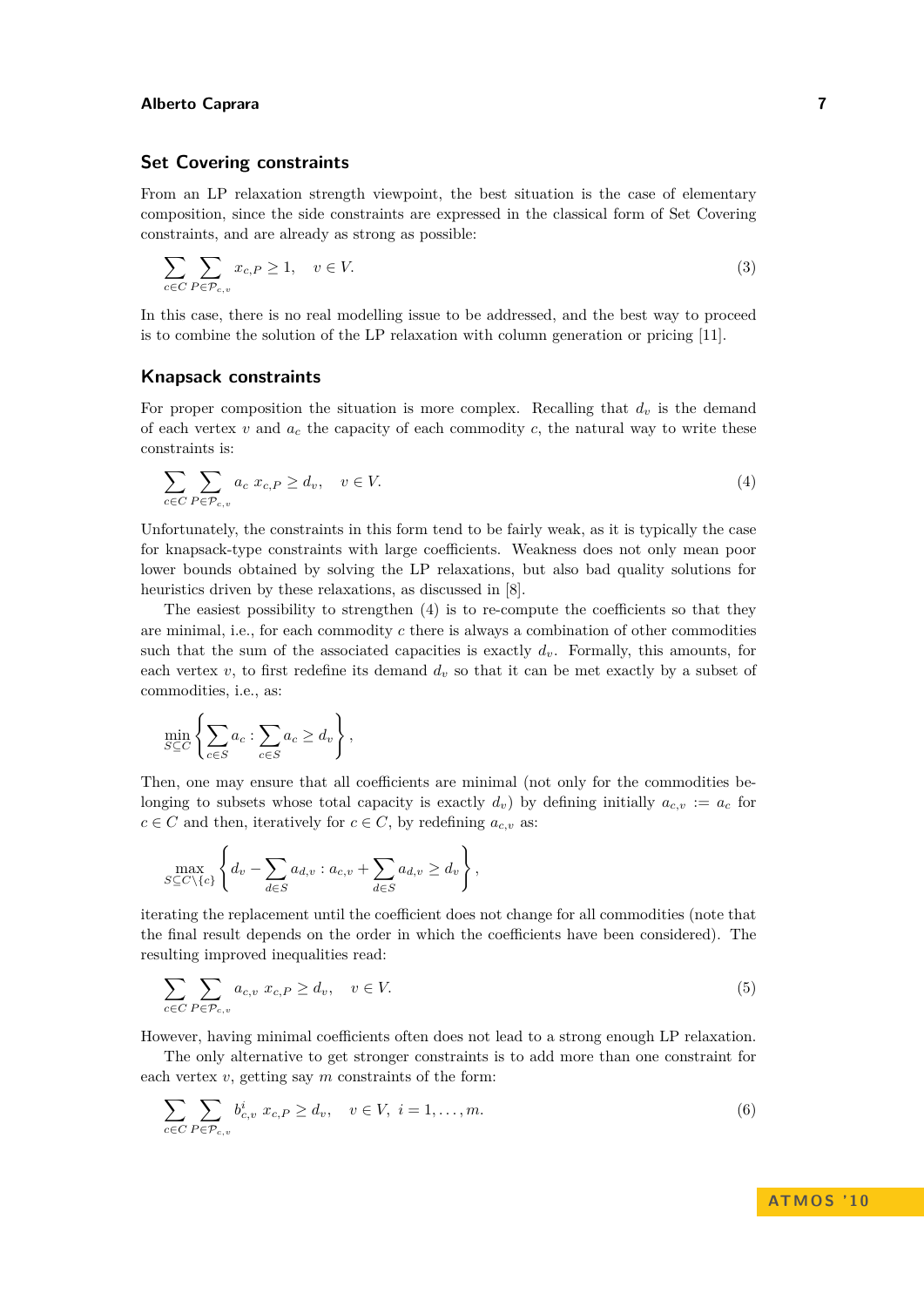The ideal case is when the associated inequalities

<span id="page-7-0"></span>
$$
\sum_{c \in C} b_{c,v}^i \ y_c \ge d_v, \quad i = 1, \dots, m,
$$
\n(7)

define the convex hull of the Knapsack polytope:

$$
\operatorname{conv}\left\{y \in \{0,1\}^C : \sum_{c \in C} a_c \ y_c \ge d_v\right\}.
$$
\n
$$
(8)
$$

This is unfortunately impractical unless the number of commodities is small, or there are other side constraints that simplify the situation  $(e.g., in [8]$  $(e.g., in [8]$  the convex hull has an elementary structure since each vertex must be covered by at most two commodities). In any case, it is much better if the inequalities are at least a subset of the facets of the Knapsack polytope [\(8\)](#page-7-0).

# **Column generation**

The structure of the column generation problem is the same whatever the form of the covering constraints. Namely, consider the most general form [\(5\)](#page-6-1) and let  $\beta_v^i$  denote the dual variables associated with these constraints. Letting  $\alpha_c$  be the dual variables associated with constraints [\(2\)](#page-5-2), the reduced cost of variable  $x_{c,P}$  is given by  $f_{c,P} - \alpha_c - \sum_{v \in V_P} \sum_{i=1}^m b_{c,v}^i \beta_v^i$ , so the column generation problem amounts to finding a minimum-cost path from *s* to *t* in *G* with arcs in *A<sup>c</sup>* and costs associated with the nodes in *V* (and possibly also with the arcs in  $A_c$ , depending on the way cost  $f_{c,P}$  is defined).

# **4.2 Timetabling Problems**

The side constraints in train timetabling/platforming impose that no two incompatible nodes are visited by some path. The easiest (but also essentially the weakest) way to force this is to consider all pairs of incompatible nodes  $u, v \in V$  and state that at most one path visiting one of these two nodes is selected:

<span id="page-7-2"></span>
$$
\sum_{c \in C} \sum_{P \in \mathcal{P}_{c,v}} x_{c,P} + \sum_{c \in C} \sum_{P \in \mathcal{P}_{c,u}} x_{c,P} \le 1, \quad v \in V, u \in I_v \setminus \{v\}.
$$
\n
$$
(9)
$$

The number of these constraints is polynomial, so even if they are too many to be handled explicitly by the LP solver at hand, they can be separated by simple enumeration.

### **Node incompatibility constraints**

In order to formalize the incompatibility relation, which is extremely common in combinatorial optimization, one can represent it by an auxiliary undirected *node incompatibility graph*  $I = (V, E)$ , in which the neighbors of each node  $v \in V$  are precisely its incompatible nodes  $I<sub>v</sub>$ . The side constraints can then be imposed in a much stronger form by considering maximal subsets of pairwise incompatible nodes and stating that at most one path visiting one of the nodes in a subset is selected. Formally, let  $K$  denote the list of the maximal *cliques* of *I*, i.e.,  $K \in \mathcal{K}$  if *K* is a maximal vertex subset so that  $(u, v) \in E$  for each pair  $u, v \in K$ . The side constraints can be modelled as:

<span id="page-7-1"></span>
$$
\sum_{v \in K} \sum_{c \in C} \sum_{P \in \mathcal{P}_{c,v}} x_{c,P} \le 1, \quad K \in \mathcal{K}.
$$
\n(10)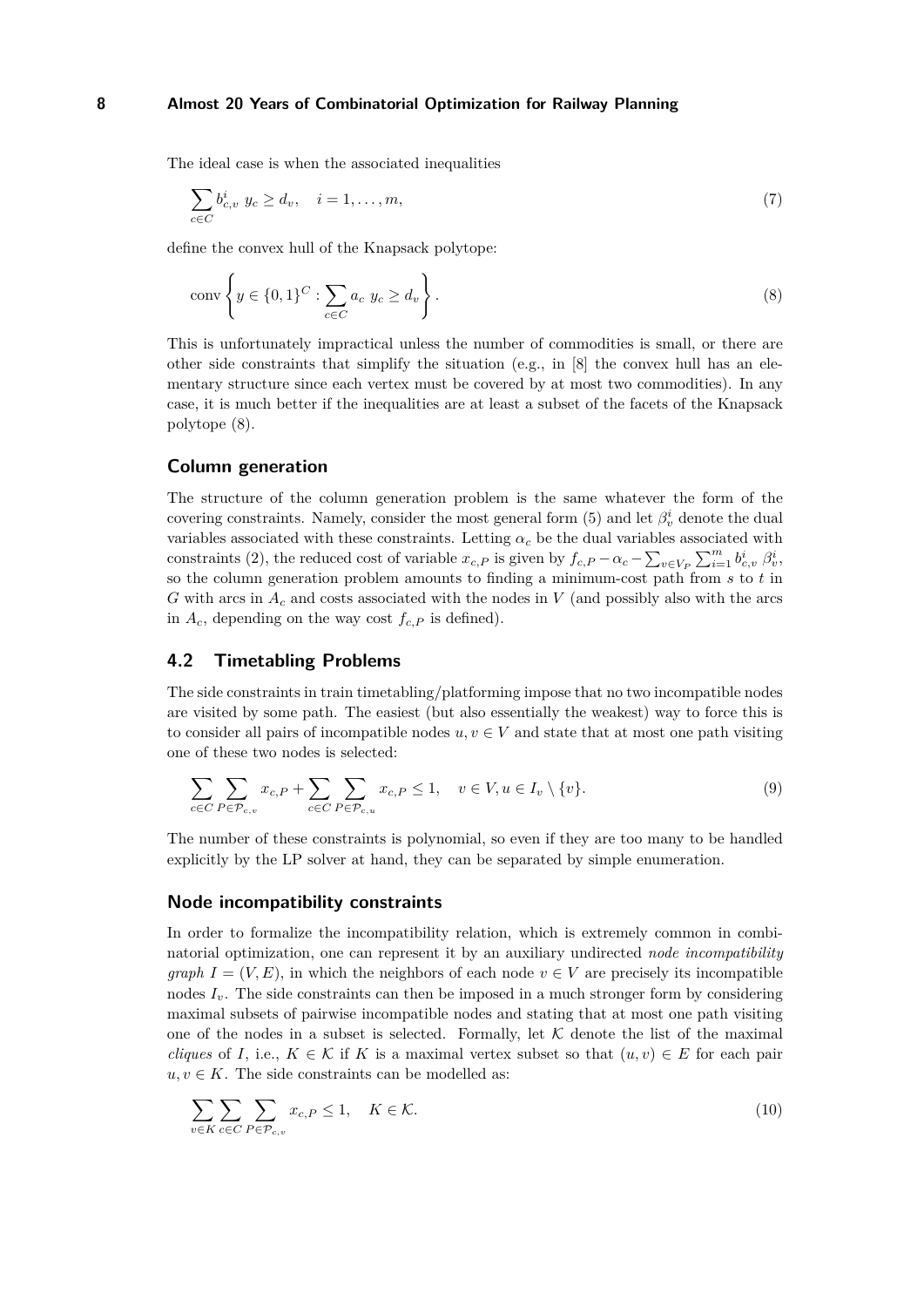In general these constraints are exponential in number but can often be handled conveniently by separation. In particular, the complexity of their separation is the same as the complexity of finding a maximum-weight clique in *I*, where the weight of each vertex  $v \in V$  is given by  $\sum_{c \in C} \sum_{P \in \mathcal{P}_{c,v}} x_{c,P}$ . Even if finding a maximum-weight clique in *I* is computationally too heavy, one may resort to heuristics, making sure that the final violated constraint added to the current LP relaxation is associated with a maximal clique of *I* by possibly adding nodes if the clique found by a heuristic is not maximal. Moreover, the use of [\(10\)](#page-7-1) can easily be combined with column generation, as explained below. A discussion on various ways to define and handle these constraints in the Train Timetabling case can be found in [\[7,](#page-11-8) [9\]](#page-11-19).

## **Path incompatibility constraints**

Constraints [\(10\)](#page-7-1) can also be seen as associated with cliques of the following *path incompatibility graph*  $J = (\mathcal{P}, F)$ , where  $\mathcal{P} := \bigcup_{c \in C} \mathcal{P}_c$ , which provides more information, but is also much larger, than the node incompatibility graph *I* above. The path incompatibility graph contains a node for each path  $P \in \mathcal{P}$ , i.e., for each variable  $x_{c,P}$ , and an edge in *F* joining each pair of incompatible paths, corresponding to two variables that cannot both take the value 1 due to constraints [\(10\)](#page-7-1). Namely, two paths are incompatible if they either are associated with the same commodity or visit a pair of incompatible nodes. Moreover, with the path incompatibility graph one may represent incompatibilities that are not associated with nodes, specified by an oracle as discussed at the end of Section [2.2.](#page-2-0)

Letting  $\mathcal L$  denote the list of the maximal cliques of  $J$ , alternatively to [\(10\)](#page-7-1) the side constraints can be expressed by:

<span id="page-8-0"></span>
$$
\sum_{c \in C} \sum_{P \in \mathcal{P}_c \cap L} x_{c,P} \le 1, \quad L \in \mathcal{L}.
$$
\n(11)

Even in case all incompatibilities are associated with nodes of *G*, constraints [\(11\)](#page-8-0) may be much stronger than [\(10\)](#page-7-1), although this does not seem to happen in practice. The first evident disadvantage of using [\(11\)](#page-8-0) rather than [\(10\)](#page-7-1) is that their separation may be much more complex. Even worse, their use is generally not compatible with column generation, so it is essentially limited to the cases in which all variables can be listed explicitly and pricing can be used. In the latter case, the only issue to be addressed is separation, which becomes easy in case one considers the relaxation of [\(11\)](#page-8-0) involving paths associated with only two commodities, as discussed below.

# **Column generation**

The structure of the column generation problem heavily depends on the form of the in-compatibility constraints. For the form [\(10\)](#page-7-1) let  $\beta^{K}$  denote the dual variables associated with these constraints and, as before,  $\alpha_c$  the dual variables associated with constraints [\(2\)](#page-5-2). Moreover, let  $\mathcal{K}_v$  be the sublist of the maximal cliques of *I* containing node  $v \in V$ . The reduced cost of variable  $x_{c,P}$  is given by  $f_{c,P} - \alpha_c - \sum_{v \in V_P} \sum_{K \in \mathcal{K}_v} \beta^K$ , and again the column generation problem amounts to finding a minimum-cost path from *s* to *t* in *G* with arcs in *A<sup>c</sup>* and costs associated with the nodes in *V* and the arcs in *Ac*. The case of constraints [\(9\)](#page-7-2) is analogous.

On the other hand, for constraints [\(11\)](#page-8-0), the associated dual variables  $\gamma^L$  should be associated with all paths belonging to clique *L* in *J*. Therefore, in the column generation problem, one should charge the cost  $\gamma^L$  to the path being generated only if it belongs to *L*, which is problematic in general since this condition depends on the path itself. Note that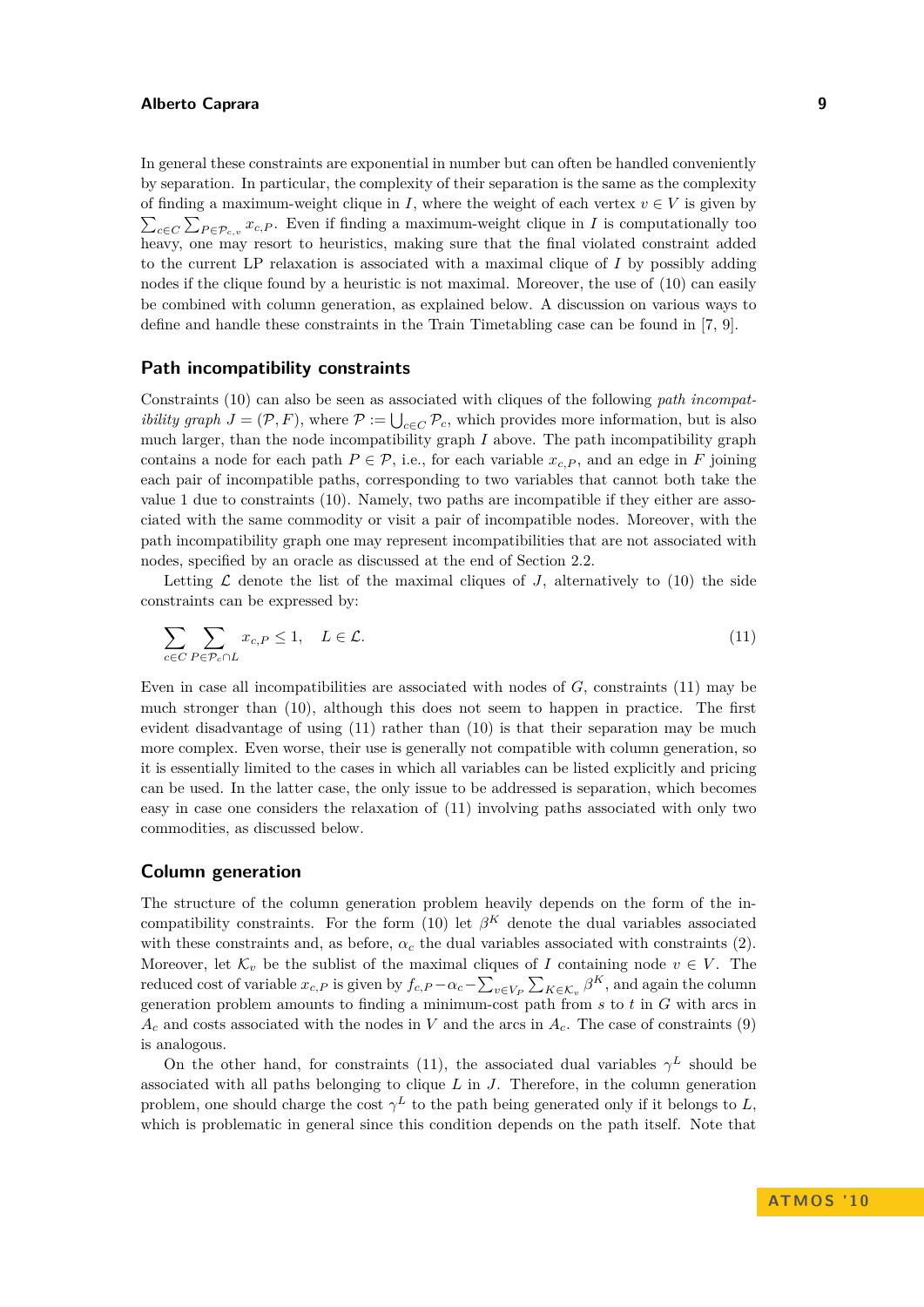the tempting trivial trick to consider all variables not belonging to the current LP as having coefficient 0 in all inequalities [\(11\)](#page-8-0), so as to forget about the  $\gamma^L$  values in the generation, *does not work!* Indeed, one may end-up generating an already existing variable, having a nonnegative reduced cost in the current LP, since this reduced cost was underestimated by the (wrong) trick.

## **Oracle incompatibilities without column generation**

As already mentioned, incompatibilities defined by an oracle and not associated with nodes of *G* can generally be handled, by using constraints [\(11\)](#page-8-0), only if column generation is not required. The issue to be addressed in this case is the separation of [\(11\)](#page-8-0), corresponding (in optimization version) to the determination of a maximum-weight clique in *J*. This itself is generally very complex, but can be greatly simplified if one considers the relaxation of [\(11\)](#page-8-0) in which only two commodities are involved:

$$
\sum_{P_1 \in \mathcal{P}_{c_1} \cap L} x_{c_1, P_1} + \sum_{P_2 \in \mathcal{P}_{c_2} \cap L} x_{c_2, P_2} \le 1, \quad L \in \mathcal{L}, c_1, c_2 \in C.
$$
 (12)

In this case, the separation calls for a maximum-weight clique in the subgraph of *J* induced by the paths in  $P_{c_1} \cup P_{c_2}$ . Given that all paths in  $P_{c_1}$  (or  $P_{c_2}$ ) are pairwise incompatible, this subgraph is the complement of a bipartite graph. Complementing everything, the separation problem calls for a maximum-weight stable set in a bipartite graph, which can be found efficiently by flow techniques. For details, see [\[15\]](#page-11-10).

# **4.3 Linearizing quadratic objective functions**

In some cases the objective function happens to be quadratic in the variables (if not multilinear in general). This happens, e.g., for Timetabling Problems when two paths  $P_1 \in \mathcal{P}_c$ and  $P_2 \in \mathcal{P}_{c_2}$  are "slightly" incompatible and, rather than forbidding the selection of both in the solution, one wants to penalize it with a penalty  $g_{c_1}, g_{c_2}, g_{c_2}$ . The resulting quadratic objective function reads:

$$
\sum_{c \in C} \sum_{P \in \mathcal{P}_c} f_{c,P} \ x_{c,P} + \sum_{c_1 \in C} \sum_{P_1 \in \mathcal{P}_{c_1}} \sum_{c_2 \in C} \sum_{P_2 \in \mathcal{P}_{c_2}} g_{c_1,P_1,c_2,P_2} \ x_{c_1,P_1} \ x_{c_2,P_2}.
$$
\n(13)

The textbook approaches to linearize such an objective function, with the introduction of additional variables  $y_{c_1, P_1, c_2, P_2}$  to model the product  $x_{c_1, P_1} \cdot x_{c_2, P_2}$ , appear to be fairly unsuccessful in this context, given that even the  $x_{c,P}$  variables are so many to have to be handled with care. On the other hand, taking into account constraints [\(2\)](#page-5-2), rather than these product variables one may simply introduce variables  $z_{c_1,c_2}$  to model the whole term  $\sum_{P_1 \in \mathcal{P}_{c_1}} \sum_{P_2 \in \mathcal{P}_{c_2}} g_{c_1, P_1, c_2, P_2} x_{c_1, P_1} x_{c_2, P_2}$ , knowing in advance that exactly one of the  $x_{c_1, P_1}$ .  $x_{c_2,P_2}$  products in the summation will take the value 1 in the optimal integer solution. The number of these variables is only quadratic in the number of commodities, so they can generally be all inserted explicitly in the current LP relaxation. The linearized objective function reads:

$$
\sum_{c \in C} \sum_{P \in \mathcal{P}_c} f_{c,P} \ x_{c,P} + \sum_{c_1 \in C} \sum_{c_2 \in C} z_{c_1,c_2},\tag{14}
$$

and the issue is to link the  $z_{c_1,c_2}$  and the  $x_{c,P}$  variables appropriately. While it is not clear how to do this in general when column generation is required for the *xc,P* variables, and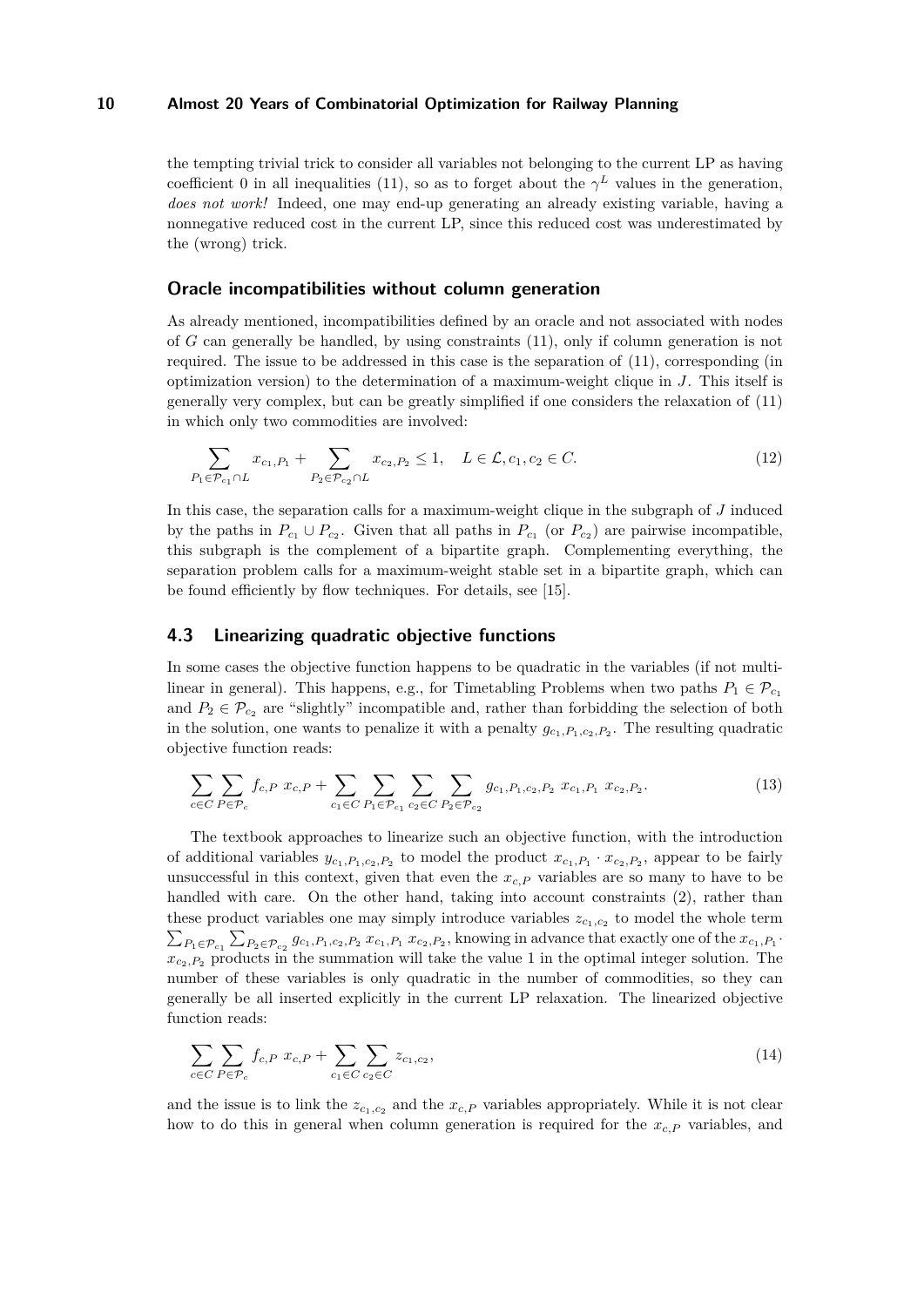we are not aware of successful applications of this, the task is fairly easy when column generation is not necessary, as illustrated next.

For a given  $c_1$ ,  $c_2$  pair, consider the polytope defined by the convex hull  $H$  of the following vectors with  $1 + |\mathcal{P}_{c_1}| + |\mathcal{P}_{c_2}|$  components. The first component is associated with  $z_{c_1,c_2}$ . The subsequent  $|\mathcal{P}_{c_1}|$  components are associated with  $x_{c_1,P_1}, P_1 \in \mathcal{P}_{c_1}$ . The last  $|\mathcal{P}_{c_2}|$ components are associated with  $x_{c_2,P_2}, P_2 \in \mathcal{P}_{c_2}$ . There are  $|\mathcal{P}_{c_1}| \cdot |\mathcal{P}_{c_2}|$  vectors defining the convex hull  $H$ , namely those associated with a unique component  $x_{c_1,P_1} = 1$ , a unique component  $x_{c_2, P_2} = 1$ , and the first component given by  $z_{c_1, c_2} = g_{c_1, P_1, c_2, P_2}$ . These vectors correspond to all possible values of the associated variables in the solution. Accordingly, as link inequalities one may impose all those valid (and facet-defining) for the convex hull  $H$ , having the generic form:

<span id="page-10-5"></span>
$$
\sum_{P_1 \in \mathcal{P}_{c_1}} \alpha_{c_1, P_1} x_{c_1, P_1} + \sum_{P_2 \in \mathcal{P}_{c_2}} \alpha_{c_2, P_2} x_{c_2, P_2} + \beta_{c_1, c_2} z_{c_1, c_2} \le \gamma.
$$
\n(15)

Even restricting attention to the facet-defining ones, not only the number of these constraints is exponential, but also their structure is unknown (to the best of our knowledge). On the other hand, these constraints may be separated in time polynomial in  $|\mathcal{P}_{c_1}|\cdot|\mathcal{P}_{c_2}|$  by explicitly setting up a separation LP to test if the current LP solution is a convex combination of the  $|\mathcal{P}_{c_1}|\cdot|\mathcal{P}_{c_2}|$  vectors defining the convex hull. If this is not the case, the dual of this separation LP yields a violated inequality [\(15\)](#page-10-5). The reader is referred to [\[15\]](#page-11-10) for details.

## **5 Conclusions**

In this work we have briefly illustrated the mathematical formulations and the solution approaches that we found most successful for a few real-world optimization problems arising in railway planning. In a forthcoming full version of this work, we plan to provide further details and some theoretical foundations and justifications of the various qualitative and vague notions of "good", "bad", "strong" and "weak" given here, that so far were only motivated by computational evidence.

# **Acknowledgment**

This work was partially supported by the Future and Emerging Technologies Unit of EC (IST priority - 6th FP), under contract no. FP6-021235-2 (project ARRIVAL).

#### **References**

- <span id="page-10-2"></span>**1** E. Balas and M.C. Carrera, "A Dynamic Subgradient-Based Branch-and-Bound Procedure for Set Covering", *Operations Research* 44 (1996), 875–890.
- <span id="page-10-0"></span>**2** C. Barnhart, C.A. Hane, P.H. Vance, "Integer Multicommodity Flow Problems", in W.H. Cunningham, T.S. McCormick, M. Queyranne (eds.), *Proceedings of the Fifth Conference on Integer Programming and Combinatorial Optimization (IPCO'96)*, Lecture Notes in Computer Science 1084, Springer-Verlag (1996) 58–71.
- <span id="page-10-4"></span>**3** C. Barnhart, E.L. Johnson, G.L. Nemhauser, M.W.P. Savelsbergh and P.H. Vance, "Branch-and-Price: Column Generation for Solving Huge Integer Programs", *Operations Research* 46 (1998) 316–329.
- <span id="page-10-3"></span>**4** J.E. Beasley, "A Lagrangian Heuristic for Set Covering Problems", *Naval Research Logistics* 37 (1990), 151–164.
- <span id="page-10-1"></span>**5** U. Brännlund, P.O. Lindberg, A. Nöu and J.E. Nilsson, "Railway Timetabling Using Lagrangian Relaxation", *Transportation Science* 32 (1998), 358–369.